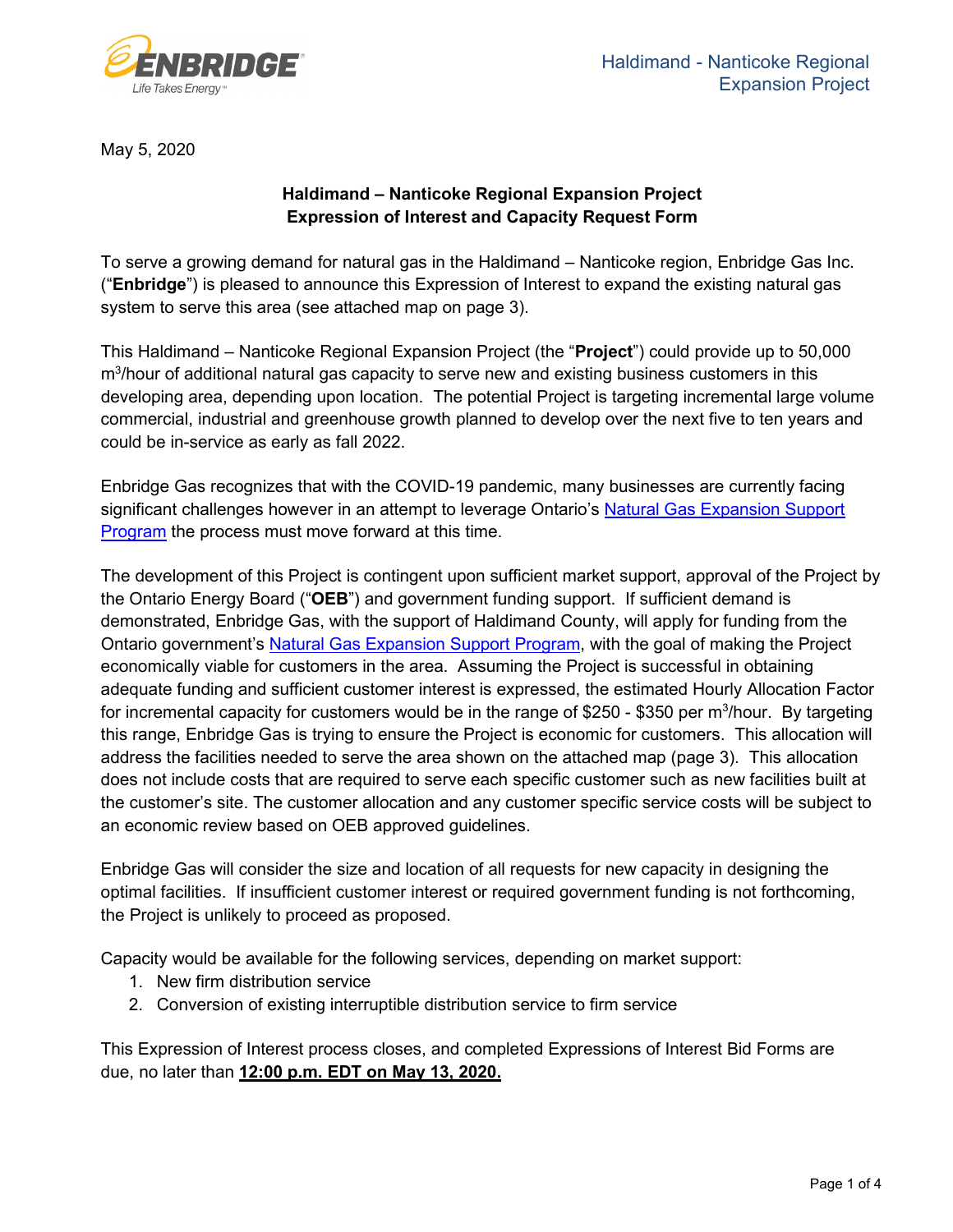

#### **Service Description and Details**

- 1. As this Project requires a significant capital investment by Enbridge Gas, the term of the customer's natural gas distribution contracts will be no less than five years and not to exceed 20 years; and/or may include upfront payments for capacity and/or negotiated rates above currently posted. The facilities, rates and services included in this Expression of Interest will be subject to OEB approval, securing adequate government funding, and sufficient interest being received to justify a Project.
- 2. Submitting an Expression of Interest form: If you wish to participate in this Expression of Interest in the **Haldimand – Nanticoke Regional Expansion Project**, please complete, sign and return the attached non-binding Expression of Interest Bid Form via email to [Economic.Development@enbridge.com](mailto:Economic.Development@enbridge.com?subject=Haldimand-Nanticoke%20EOI)**.** Completed forms must be returned by email on or before 12 p.m. EDT on May 13, 2020

#### **Expression of Interest Process and Bid Form**

This process is designed to gauge interest in the Project and to assist Enbridge Gas with determining the optimal facility requirements to meet market needs and prepare an application to the Natural Gas Expansion Support Program. Enbridge Gas will acknowledge receipt of all Bid Forms by email on or before end of day on May 13, 2020. Enbridge Gas in its sole discretion reserves the right to reject any and all proposals received. The returned Bid Forms will be time-stamped by the date on the email.

Any suggested contractual Condition(s) Precedent that the customer proposes should be clearly articulated and attached to the Bid Form and will be considered during the capacity allocation process.

Enbridge Gas anticipates allocating capacity on a preliminary and conditional basis to successful bidders no later than June  $5<sup>th</sup>$ , 2020. Subject to a government funding approval (expected in 4Q 2020), successful bidders will then be asked to commit to the capacity by executing a Letter of Indemnity or an Enbridge Gas Distribution Contract or Letter of Agreement to more formally support the need for the project. **Any updates to the EOI process or timelines will be posted online here: [www.enbridgegas.com/Haldimand-NanticokeExpansion](http://www.enbridgegas.com/Haldimand-NanticokeExpansion)**

If you have any questions about the Haldimand – Nanticoke Regional Expansion Project, please contact your account manager or one of the following:

Blair Auton Sr. Analyst New Business **Projects** (289) 649-2066 [Blair.Auton@enbridge.com](mailto:Blair.Auton@enbridge.com?subject=Haldimand-Nanticoke%20EOI) Enzo Greco Advisor Construction Project **Management** (289) 649-2061 [Enzo.Greco@enbridge.com](mailto:Enzo.Greco@enbridge.com?subject=Haldimand-Nanticoke%20EOI)

Wayne Passmore Specialist, Economic Development (519) 436-5356 [Wayne.Passmore@enbridge.com](mailto:wayne.passmore@enbridge.com?subject=Haldimand-Nanticoke%20EOI)

## **Map of proposed project service area**

The map below outlines the area that is under consideration for a potential project to expand natural gas capacity. All potential large volume commercial, greenhouse or industrial customers considering developments within this area over the next five to ten years are encouraged to participate in this Non-Binding Expression of Interest. Customer economics improve with economies of scale and proximity to any potential new facilities.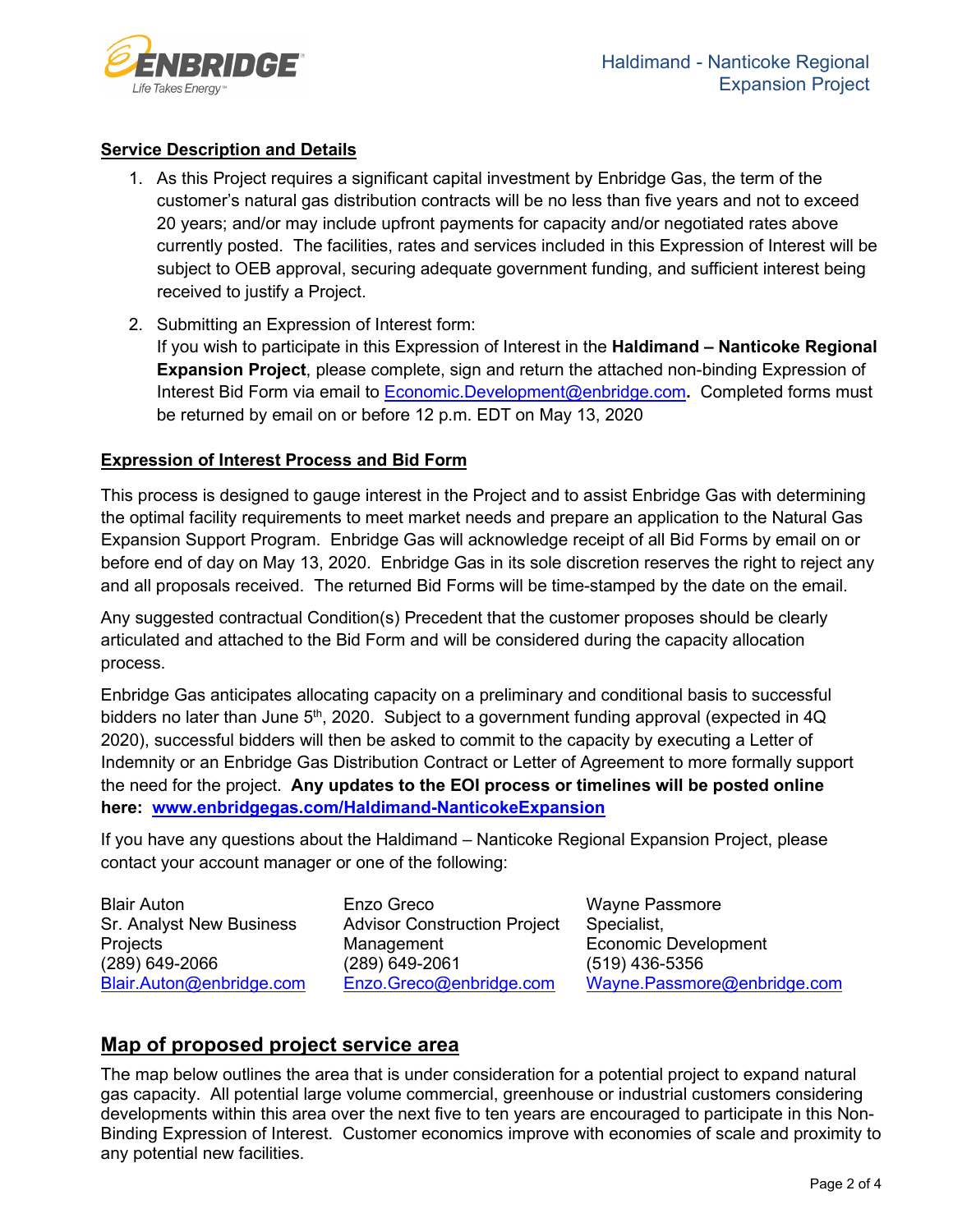Haldimand - Nanticoke Regional Expansion Project